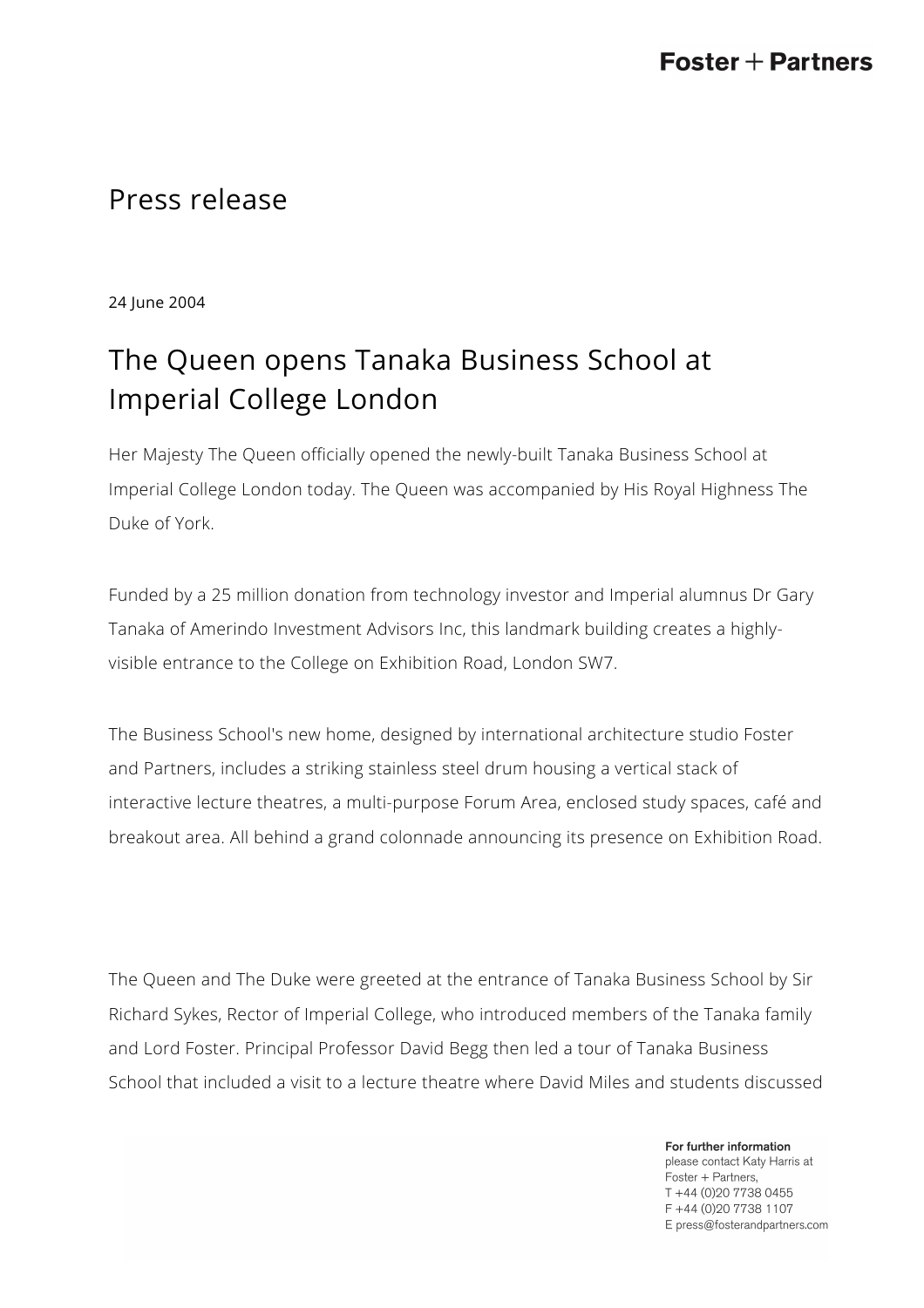the mortgage industry, and exhibits of some of Imperials research projects and spin-out ventures.

Welcoming Her Majesty, Sir Richard said:

The building in which we now stand represents another step in bringing to fruition the far-sighted vision and wisdom of your ancestor, Prince Albert. Far ahead of his time, he recognised that people would live better, in a more prosperous country, if art and science were properly directed to useful purposes.

Lord Foster and his colleagues have designed a building in which students and staff from all disciplines can interact. It is this interaction which will produce the discoveries of the future. We strive to maintain our excellence in science. We are continually seeking to update our science and this, of course, means we have to update our facilities.

This building, I believe, has also restored grandeur to this part of Exhibition Road. Indeed, it has been likened to the original Crystal Palace, which housed the Great Exhibition of 1851.

I am delighted to pay tribute to a 21st century philanthropist our alumnus, Dr Gary Tanaka. We are here to celebrate his magnificent gift and the creation of our Business school, so aptly named after him.

Before departing, The Queen and The Duke met Imperial guests, staff and students at a reception in the building atrium where The Queen unveiled a plaque commemorating their visit.

The Queen is Visitor of Imperial College London. She last visited the College in 1998 when

For further information please contact Katy Harris at Foster + Partners, T +44 (0)20 7738 0455 F +44 (0) 20 7738 1107 E press@fosterandpartners.com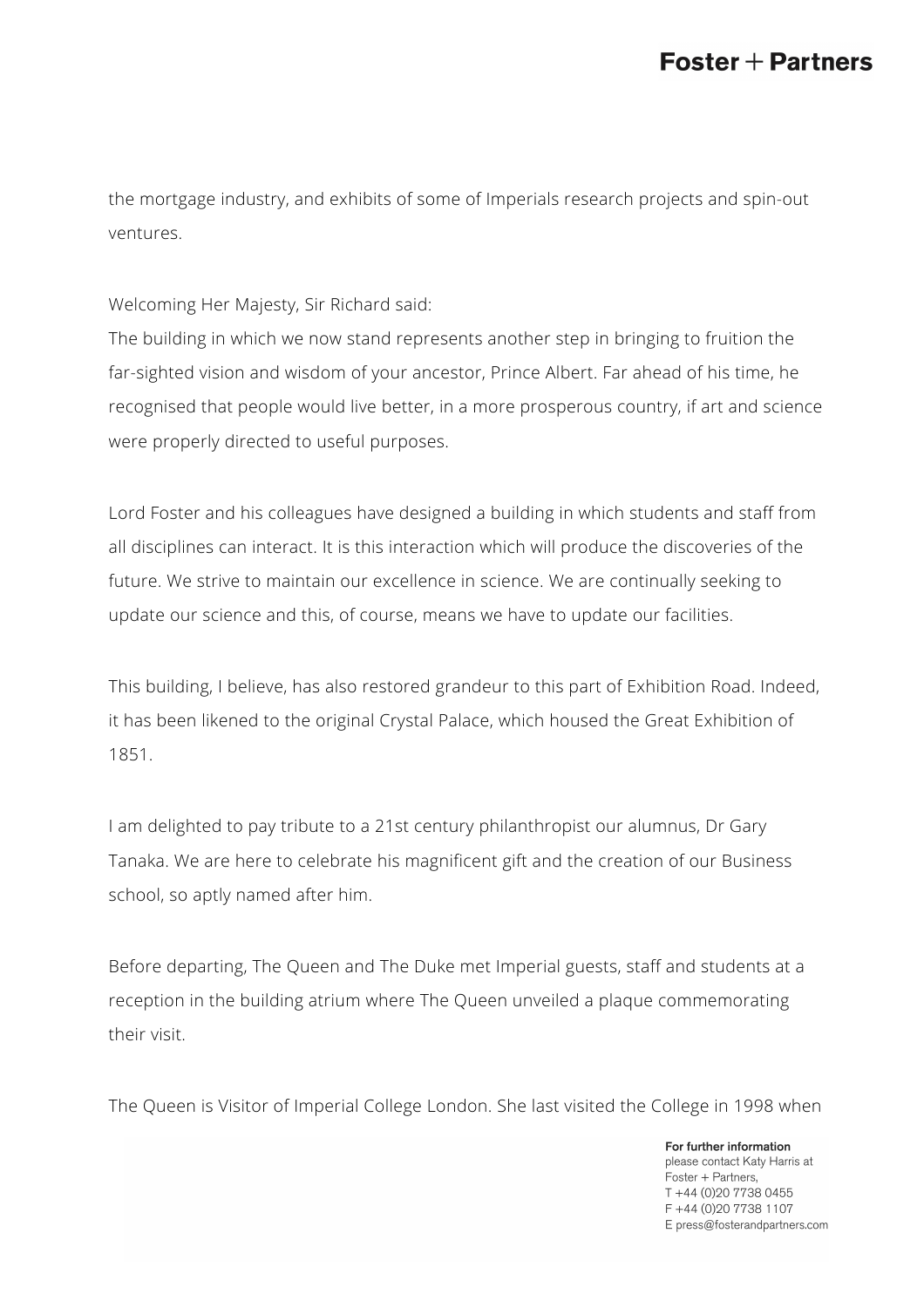## $\textsf{Foster}+\textsf{Partners}$

she opened the Sir Alexander Fleming Building, also designed by Foster and Partners. The Duke of York attended in his capacity as the UK's Special Representative for Trade and Investment.

Photographs and film of the opening are available on request.

"We are very proud of this building, it not only provides a magnificent new home for our Business school but an impressive and striking entrance to one of the countries finest universities. The design led development of this building is fully in line with the Colleges masterplan to provide a quality environment suitable for world class teaching, learning and research."

#### David Brooks Wilson, Director of Estates, Imperial College London

"Our design for Tanaka Business School establishes a new public presence for Imperial College London in the heart of South Kensington with its dramatic colonnade and stainless steel drum."

#### Spencer de Grey, Senior Partner and Head of Design

"Buro Happold is delighted to have been part of the design team involved in the Tanaka Business School which created an opportunity to bring innovative engineering solutions to the challenges facing Imperial College in the new Millennium. We are extremely pleased with the finished building and have

> For further information please contact Katy Harris at Foster + Partners, T +44 (0)20 7738 0455 F +44 (0) 20 7738 1107 E press@fosterandpartners.com